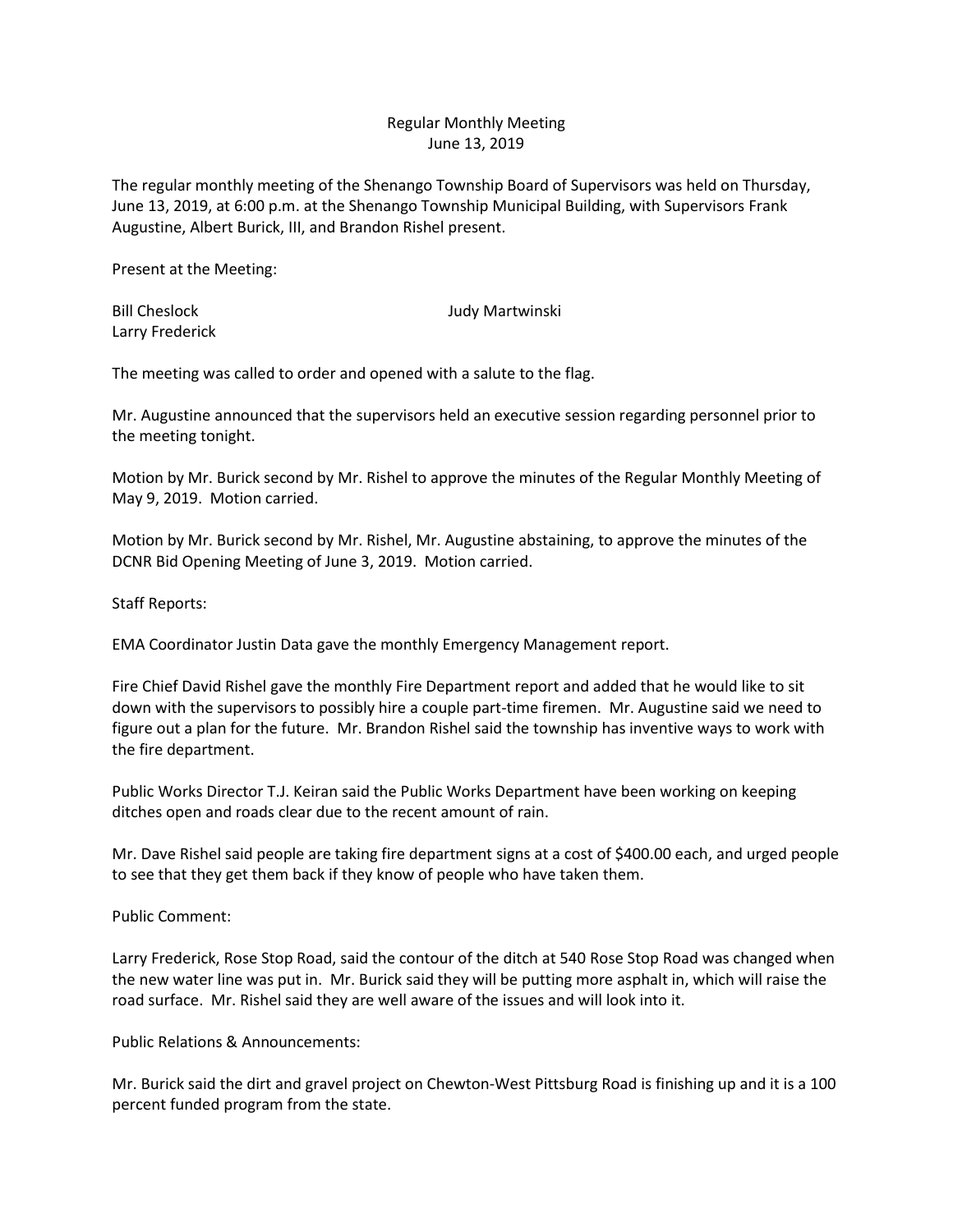## Action Items:

Motion by Mr. Rishel second by Mr. Burick to approve payment of the General Fund expenses of \$140,938.00. Motion carried.

Motion by Mr. Rishel second by Mr. Burick to approve payment of the Fire Tax Fund expenses of \$5,557.52. Motion carried.

Motion by Mr. Rishel second by Mr. Burick to approve payment of the Capital Fund expenses of \$7,881.00. Motion carried.

Motion by Mr. Rishel second by Mr. Burick to approve payment of the Payroll Fund expenses of \$80,366.22. Motion carried.

Motion by Mr. Rishel second by Mr. Burick to ratify the purchase of a 2016 Mack Truck from Highland Township, Adams County, per the Pennsylvania Second Class Township Code at a cost of \$110,990.00. Motion carried.

Motion by Mr. Burick second by Mr. Rishel to approve the purchase of a 2020 Ford Police Interceptor form McCandless Ford through the Pennsylvania State COSTARS program at a cost of \$33,839.00. Motion carried.

Motion by Mr. Rishel second by Mr. Burick to approve the DCNR Phase II for Shenango Township Community Park Improvements – Construction of Walking Trail to the lowest bidder, GB Sand & Gravel, with the bid of \$167,176.00. Motion carried.

Motion by Mr. Burick second by Mr. Rishel for the advertisement of a Conditional Use Hearing for the Shenango Limestone Company on Tuesday, June 25, 2019, at 6:30 p.m. Motion carried.

Motion by Mr. Rishel second by Mr. Burick for the advertisement of the Shenango Township Community Development Block Grant hearing Monday, July 22, 2019, at 10:00 a.m. Motion carried.

Motion by Mr. Rishel second by Mr. Burick to table the purchase of 1.5 acres (Parcel ID 31-320300) by John Sallmen, III, and Andrew Sallmen through the Lawrence County repository tax sale at the cost of \$500.00. Motion carried.

Motion by Mr. Burick second by Mr. Rishel to approve Gateway Engineers, Inc., of Butler as an alternate engineering firm for the township per their rate sheet. Motion carried.

## SALDO:

Motion by Mr. Burick second by Mr. Rishel to approve the Sara Irene Vaneman Estate two (2) Lot Subdivision, located at 3235 Old Pittsburgh Road. Motion carried.

Motion by Mr. Rishel second by Mr. Burick to approve the John George ten (10) Lot Consolidation, located at 1146 Roosevelt Street. Motion carried.